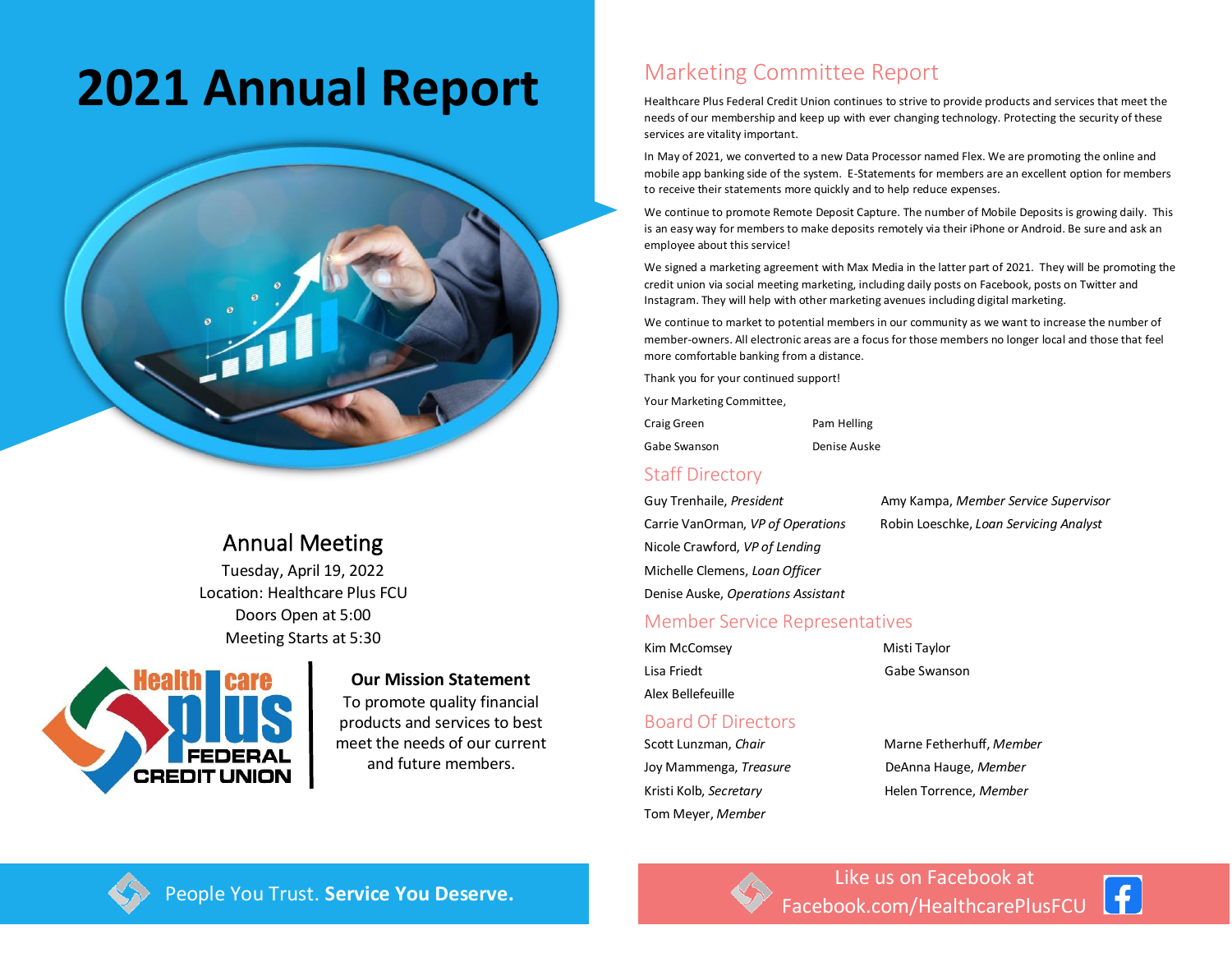# **Board Chair and President's Joint Report**

What a difference a year makes!! At this time last year, our lobby was still closed, and we were preparing for our transition to our new data processor. The Board of Directors and your credit union staff continue to serve you, the owners, of Healthcare Plus FCU. Service comes in different forms with many responsibilities.

It's because of you, that our credit union and community continue to thrive. We sincerely hope that you think of Healthcare Plus FCU first for all your financial needs. We continue to grow services everyday so if we don't have something available to you, we'd like to know. As a financial cooperative, we hope members continue to share and be a part of the growth.

We've come a long way!!! Li'l Luke's was founded April 23, 1979 and operated out of a desk in the business office at what was then St. Luke's Hospital. Below are some figures at 10, 20, 30 and 40 years.

| Year | <b>Assets</b> | <b>Total</b>   | <b>Total Loans</b> | <b>Members</b> |
|------|---------------|----------------|--------------------|----------------|
|      |               | <b>Savings</b> |                    |                |
| 1992 | \$1,673,600   | \$1,535,400    | \$1,488,500        | 1123           |
| 2001 | \$12,019,900  | \$10,997,800   | \$11,166,100       | 2338           |
| 2011 | \$35,066,900  | \$32,152,900   | \$28,735,300       | 3655           |
| 2020 | \$54,265,900  | \$48,520,400   | \$37,233,800       | 4770           |
| 2021 | \$59,201,900  | \$53,055,700   | \$37,896,800       | 4853           |

We celebrate as Healthcare Plus continues to grow and have strong financials. As mentioned above, a new software program was implemented in May 2021. The mobile app and online use will continue to increase with our goal to provide you the best and most convenient access. The processes is simple and easy to complete your business directly, at any time of the day or night. We want you to be supported by our staff that can help guide you with financial decision support, right here in our neighborhood.

# **HEALTHCARE PLUS FEDERAL CREDIT UNION 2020 Annual Meeting Minutes October 22, 2021**

**Time and Place:** The annual meeting of the Healthcare Plus Federal Credit Union was held at 6:30 p.m. on Friday, October 22, 2021, at City Lights Bar & Event Center, located at 316 S. 2nd St, Aberdeen, SD 57401

**Entertainment:** Micah Small

**Presiding**: Scott Lunzman, Board Chair, and Guy Trenhaile President. Scott called the meeting to order at 7:00 p.m.

**Attendance**: A quorum was declared.

**Minutes**: The minutes of the 2019 Annual Meeting were presented. No questions or changes were addressed; therefore, Harold Miller moved, David North seconded, to accept the minutes as presented. Motion carried.

**General Message:** Scott shared the success of the data processing conversion and recognized all employees for their hard work. Changes related to COVID were also shared. The recent CAMEL rating of 2 was reviewed.

**Nominated Candidates Presented**: The Nominating Committee Report was presented. Scott recognized the two incumbent candidates running for their open positions on the board: Tom Meyer and Marne Fetherhuff. Scott called for nominations from the floor. There being none, a motion made by Craig Green, Micah Small seconded, to accept these candidates for the open positions on the board. Motion carried.

**Employee Years of Service Recognition:** Board Chairman Scott Lunzman recognized Pam Helling for her years of service and recent retirement. Guy Trenhaile was recognized for 30 years of service. Guy recognized former board chair, Truman Henry, for 27 years on the board.

**Reports:** The Treasurer's Report along with the Chair and President's Joint Report were noted. Each of this is in the 2020 Annual Report Booklet.

**Scholarships**: Guy Trenhaile reviewed the criteria and announced two \$500 scholarship winners from the Credit Union Scholarship Fund. Scholarship Winners were Matthew Olson and Spencer Kokales.

\_\_\_\_\_\_\_\_\_\_\_\_\_\_\_\_\_\_\_\_\_\_\_\_\_ \_\_\_\_\_\_\_\_\_\_\_\_\_\_\_\_\_\_\_\_\_\_

**Door Prizes:** Members were awarded door prizes through a drawing. **Adjournment**: The meeting was adjourned at 8:45 p.m.

Respectfully submitted,

Chairman Secretary Secretary